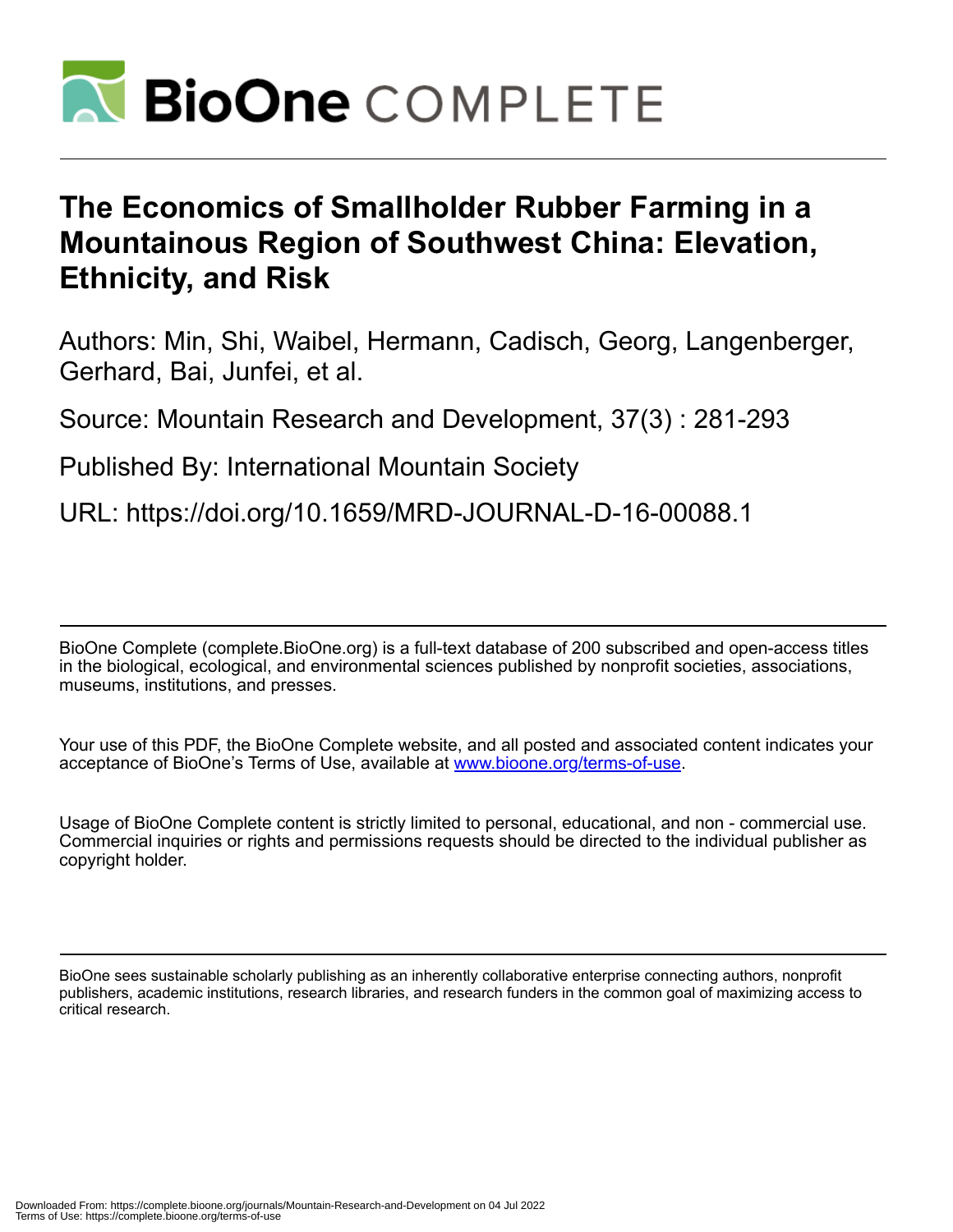### Mountain Research and Development (MRD)

An international, peer-reviewed open access journal published by the International Mountain Society (IMS) www.mrd-journal.org

# The Economics of Smallholder Rubber Farming in a Mountainous Region of Southwest China: Elevation, Ethnicity, and Risk

Shi Min<sup>1</sup>, Hermann Waibel<sup>2</sup>\*, Georg Cadisch<sup>3</sup>, Gerhard Langenberger<sup>3</sup>, Junfei Bai<sup>4</sup>, and Jikun Huang<sup>1</sup> \* Corresponding author: [waibel@ifgb.uni-hannover.de](mailto:waibel@ifgb.uni-hannover.de)

- $^{\text{\tiny{\textup{1}}}}$  China Center for Agricultural Policy, School of Advanced Agricultural Sciences, Peking University, No. 5 Yiheyuan Road, Haidian District, Beijing 100871, China
- $^2$  Institute of Development and Agricultural Economics, Leibniz Universität Hannover, Gebäude 1503, Königsworther Platz 1, Hannover 30167, Germany
- $^3$  Institute of Agricultural Sciences in the Tropics (Hans-Ruthenberg-Institute) (490), University of Hohenheim, Garbenstr. 13, Schloss
- -Hohenheim 1, Stuttgart 70599, Germany<br><sup>4</sup> College of Economics and Management, China Agricultural University, 17 Qinghua East Road, Haidian District, Beijing 100083, China

 $\circ$  2017 Shi Min et al. This open access article is licensed under a Creative Commons Attribution 4.0 International License [\(http://](http://creativecommons.org/licenses/by/4.0/) [creativecommons.org/licenses/by/4.0/](http://creativecommons.org/licenses/by/4.0/)). Please credit the authors and the full source.



While the expansion of smallholder rubber farming in southwest China has contributed to the local rural economy, it has also had negative environmental consequences. The economics and potential

risks of smallholder rubber farming remain unclear due to the lack of quantitative evidence. Based on data collected in a comprehensive survey of 612 smallholder rubber farmers in Xishuangbanna, this paper quantifies economic aspects of rubber farming including land use, inputs and outputs, household income composition, and risks. In particular, we compare differences in these parameters associated with ethnicity and elevation. Our results suggest that rubber has taken over the rural economy in the rubber-planting region of

Xishuangbanna, where almost 80% of agricultural land is devoted to rubber. On average, rubber farming provides over 40% of smallholder incomes. While smallholder rubber farming is generally highly profitable, it is also highly vulnerable to price fluctuations. Rubber expansion has also reduced diversification and thereby increased household income risk. Most importantly, our analysis shows that the economic performance of smallholder rubber farming differs for different ethnic groups and at different elevations. The results of this study provide important quantitative information on smallholder rubber farming that can inform policymaking and guide future research.

Keywords: Natural rubber; input-output analysis; break-even analysis; income diversification; ethnic minorities; Sustainable Development Goals; Agenda 2030.

Peer-reviewed: January 2017 Accepted: July 2017

# Introduction

The expansion of rubber farming is often accompanied by dramatic changes in land use in tropical rainforest regions, causing increasing controversy regarding related environmental and economic issues. Encouraged by domestic protection of rubber prices, the introduction of the Household Responsibility System, and the introduction of new technologies (Xu et al 2005), smallholder rubber farming has been expanding rapidly in Xishuangbanna Dai Autonomous Prefecture (XSBN) in Yunnan Province in southwest China since the 1980s. However, the excessive expansion of rubber farming has resulted in controversial consequences in this tropical rainforest region (Xu 2006). The abrupt shift in land use from ecologically important tropical forests and

traditionally managed swidden fields to rubber farming has led to a great loss of ecosystem services (Hu et al 2008). Issues such as deforestation, biodiversity loss, and ecological degeneration have received widespread attention (Wu et al 2001; Xu and Wilkes 2004; Liu et al 2006; Li et al 2007; Qiu 2009; Ziegler et al 2009).

From a socioeconomic perspective—similar to the transformation from traditional subsistence agriculture to commercial agriculture based on high-value cash crops in other regions (Fu, Brookfield, et al 2009)—the development of rubber farming has significantly improved smallholders' incomes and reduced poverty in rural regions of XSBN (Tang et al 2010; Gao et al 2012), thereby contributing to the achievement of what is now the first of the Sustainable Development Goals, ''End poverty in all its forms everywhere'' (United Nations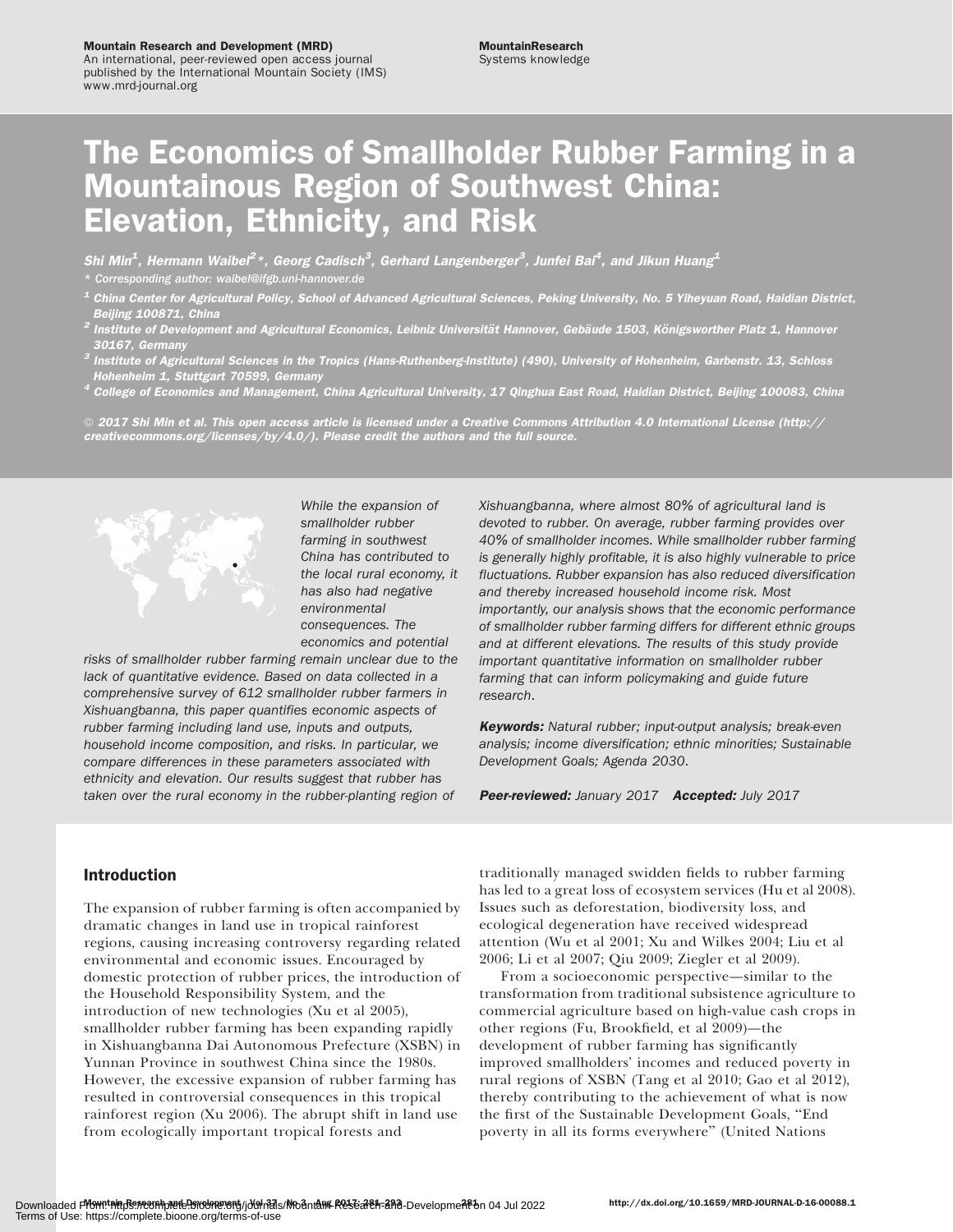2016). However, the expansion of monoculture rubber farming, especially given the volatile price of rubber, has also brought about potential vulnerability to smallholders' livelihoods (Fu et al 2010) and food and nutrition security (Pimentel et al 1997).

A better understanding of the economics of smallholder rubber farming is essential to sustainable forest management and sustainable livelihood opportunities in this tropical mountain region. Thus, it can also contribute to Sustainable Development Goal 15 (''Sustainably manage forests, combat desertification, halt and reverse land degradation, and halt biodiversity loss''). More quantitative information is needed about the economic aspects of smallholder rubber farming in XSBN. Most previous studies have been of a more qualitative nature, and the few existing quantitative studies are limited due to their small sample size (Liu et al 2006; Fu, Brookfield, et al 2009; Leshem et al 2010; Tang et al 2010). Almost all the previous studies on rubber farming in XSBN were limited to nature reserves. Hence, a more representative socioeconomic study of smallholder rubber farming is needed.

Considering that XSBN is a mountainous region with a high degree of cultural and ethnic diversity, ethnicity, and elevation must be taken into account in studies of smallholder rubber farming. About 78% of XSBN residents are members of minorities (Bureau of Statistics 2011), including the Dai, Hani, Bulang, and other traditional forest dwellers (Fu, Chen, et al 2009). Smallholders vary in history, culture, and traditional knowledge, which is reflected in their agricultural practices (Colfer et al 1989; Brush and Perales 2007). Thus, in XSBN, smallholders who belong to different ethnic groups likely also have different rubber farming practices. Economic disparity between ethnic groups can be an important driver of ethnic conflict and inequality (Gustafsson and Shi 2003; Esenaliev and Steiner 2014). Therefore, a better understanding of disparities in rubber farming is important to help formulate policies that avoid potential conflicts in this ethnically diverse region and help reduce inequalities, which is an important target of Sustainable Development Goal 10 ("Reduce inequality within and among countries"). In terms of geographic distribution, elevation appears to have an important effect on agricultural practice for mountain smallholders (Haverkort 1990; Brush and Perales 2007). Unfortunately, little quantitative information is available about the economic performance of rubber farming at different elevations.

To help fill this knowledge gap, we surveyed smallholder rubber farmers in XSBN in 2013. Our goal was to assess the socioeconomic conditions of smallholder rubber farming—in particular, to quantify its inputs and outputs, assess its contribution to smallholder incomes, explore its risks, and identify differences in these regards between different ethnic groups and elevations.

## Material and methods

## Study area

XSBN is a autonomous region in southern Yunnan Province, China (21°08′–22°36′N, 21°08′–22°36′E), bordering Laos in the south and Myanmar in the west. The Mekong River (called Lancang Jiang in China) passes through XSBN from northwest to southeast. The prefecture covers approximately 19,125 km<sup>2</sup>, of which 95.1% is mountainous with elevations of 475–2430 m (Min et al 2016).

Rubber cultivation was introduced to this region for strategic purposes in the 1950s (Shapiro 2001; Fox and Castella 2013). The state investigated the feasibility of cultivating rubber trees in XSBN in 1953, and in 1955 the first state rubber farm was established (Xu 2006). From the late 1950s to early 1980s, several state farms were established in XSBN to produce natural rubber to meet the domestic demand (Hu et al 2008). Until the agricultural reforms of the 1980s, private corporations and smallholders continued to plant more rubber trees (Xu 2006). By 2012, after 30 years of expansion, the rubber cultivation area had reached 290,000 ha (Bureau of Statistics 2013a). However, official data might underestimate the actual rubber-planting area in XSBN. Some researchers (eg Xu et al 2014; Chen et al 2016) have asserted that the area is well over  $400,\!000$  ha. At least  $50\%$ of rubber plantations are operated by smallholders, who belong to different indigenous ethnic minority groups.

## Data collection

We conducted a comprehensive socioeconomic survey of smallholder rubber farmers in XSBN in March 2013. To obtain a representative sample, we applied a stratified random sampling approach—stratified by rubber planting area per capita considering the distribution of rubber planting regions (Min et al 2016). We interviewed members of 612 households from 42 villages in 8 townships in XSBN (Figure 1), which broadly represent the different types of rubber plantations in XSBN.

A questionnaire was designed to collect detailed information on household characteristics, rubber-farming activities, and different farm and nonfarm income sources for 1 year (Min et al 2017a). To study the production technology and rubber management practices of smallholder farmers, 3 rubber plots were randomly selected for each household for detailed inquiries on inputs and outputs. (For households with fewer than 3 rubber plots, all existing plots were included.)

## Study participants

Our sample households represented the XSBN's range of geographical features, elevations, and the ethnicities of smallholder rubber farmers. A little over half of participating households were from the Dai minority,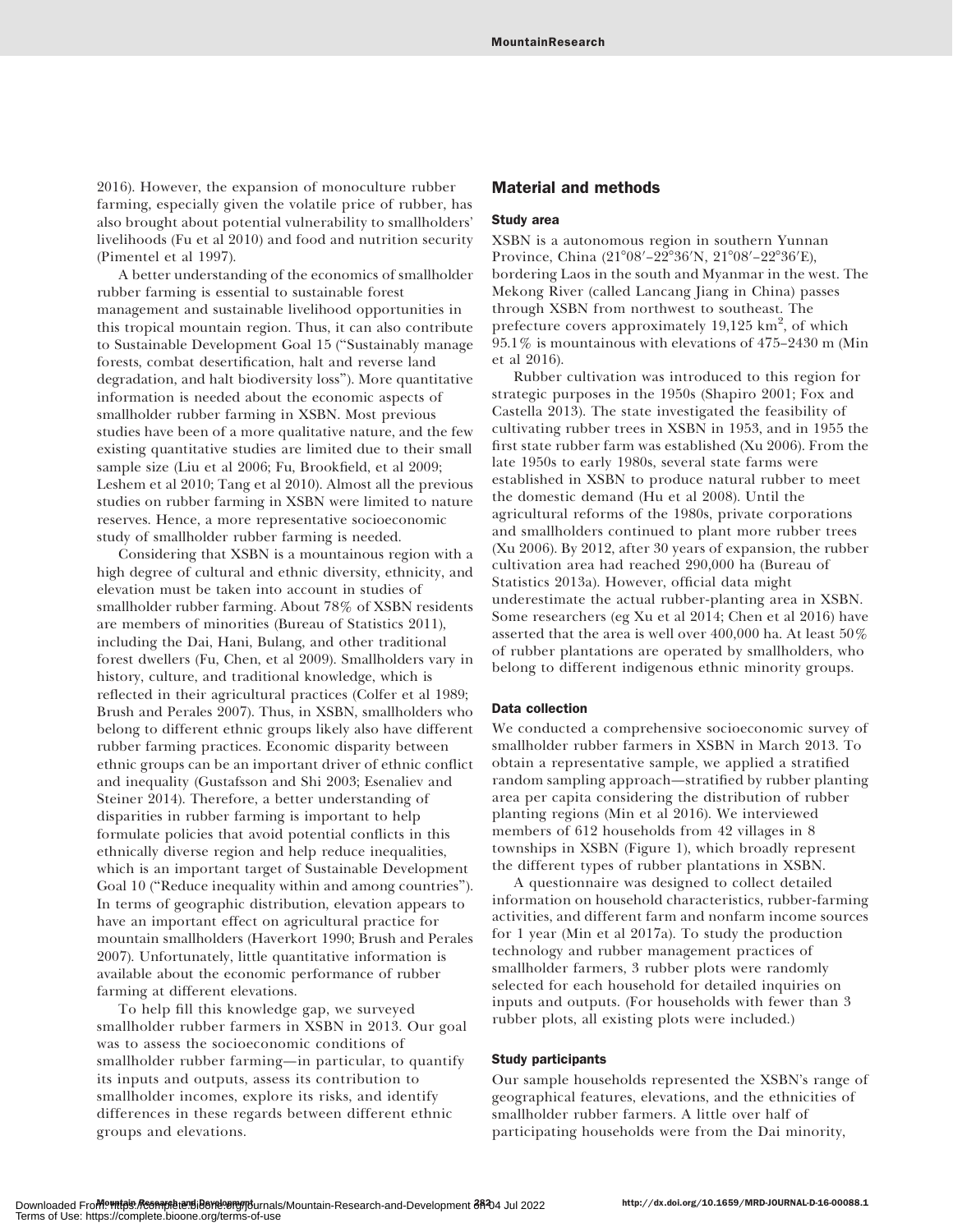FIGURE 1 Map of the study area. (Map from Min et al 2017b)



followed by the Hani, Yi, Bulang, and other minorities such as the Jinuo and Yao (Table 1). Another 28 households belonged to the Han ethnic group, which forms the majority in China as a whole but has a low population share in rural XSBN. Considering the significant differences in language, culture, and other characteristics between the Han and the other ethnic groups, we considered Han households as a separate group despite their small sample size.

Participating households all lived between 541 and 1468 m above sea level (masl). We divided them by elevation into 4 groups (Table 1). Assuming that households and the farmland they own are at the same elevation, 5% of households were planting rubber at locations above the highest elevation (950 masl) recommended for rubber farming in XSBN by the Agricultural Reclamation Bureau of Yunnan Province (2003). Household size and age composition are reported in Supplemental material, Table S1 [\(http://dx.doi.org/10.1659/](http://dx.doi.org/10.1659/MRD-JOURNAL-D-16-00088.S1) [MRD-JOURNAL-D-16-00088.S1](http://dx.doi.org/10.1659/MRD-JOURNAL-D-16-00088.S1)).

Table 1 also shows the land uses of smallholder rubber farmers in XSBN. Together, the 612 households owned just over 2700 ha, of which almost 80% was devoted to rubber plantations. On average, per capita rubber planting area was about 0.7 ha. Thus, rubber has already become the dominant crop in the rubber-planting regions of XSBN. This situation is quite similar to that in

Sumatran villages in Indonesia, where about 90% of land is used for rubber farming (Miyamoto 2006).

Land use for rubber farming in XSBN differs across ethnicities and elevations (Saint-Pierre 1991; Sturgeon 2012). In terms of ethnicity, Dai and Hani people are the major producers of natural rubber, while the Han majority has the smallest share of rubber in their crop portfolio. Hani and Yi households have the greatest per capita rubber planting areas. Although about 4.6% of study households were Han, they farmed only 2.7% of the total rubber land, and they had the lowest per capita rubber planting area. Elevation of the household location appeared to be negatively associated with the share of land used for farming rubber, dropping about 20% from the low-elevation to the very-high-elevation group (Table 1). However, on a per capita basis, the rubber-planting area was, somewhat surprisingly, highest in the highestelevation group. Generally, rubber farming in XSBN is most suitable on elevations below 950 masl (Agricultural Reclamation Bureau of Yunnan Province 2003); however, about 8% of rubber plantations are above the recommended elevation limit.

# Analysis

Inputs and outputs: To understand the production and profitability of rubber farming, we quantified the inputs of rubber farming using the total cost of all materials and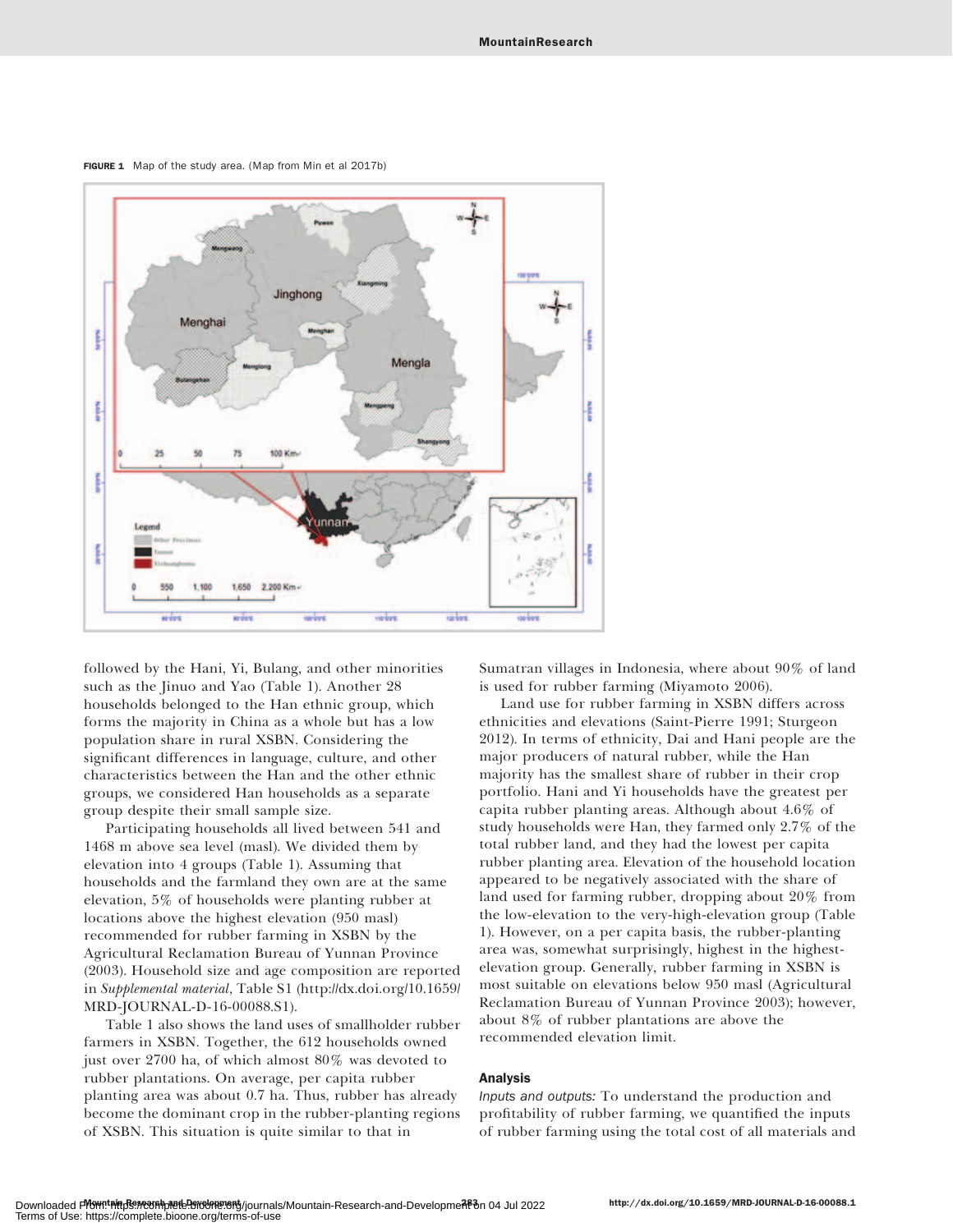|                         | <b>Households</b> |        |           | <b>Total land</b>                                        | <b>Rubber land</b> |        |                                            |  |
|-------------------------|-------------------|--------|-----------|----------------------------------------------------------|--------------------|--------|--------------------------------------------|--|
|                         | <b>Number</b>     | %      | Area (ha) | <b>Rubber land</b><br>share of total<br>land area $(\%)$ | Area (ha)          | %      | <b>Planting</b><br>area per<br>capita (ha) |  |
| <b>All farms</b>        | 612               | 100.00 | 2709.65   | 79.61                                                    | 2157.09            | 100.00 | 0.70                                       |  |
| <b>Ethnic group</b>     |                   |        |           |                                                          |                    |        |                                            |  |
| Dai                     | 356               | 58.17  | 1205.66   | 84.90                                                    | 1023.61            | 47.45  | 0.56                                       |  |
| Hani                    | 70                | 11.44  | 413.45    | 92.36                                                    | 381.87             | 17.71  | 0.76                                       |  |
| Yi                      | 61                | 9.97   | 508.35    | 64.68                                                    | 328.80             | 15.24  | 0.65                                       |  |
| <b>Bulang</b>           | 55                | 8.98   | 257.50    | 71.13                                                    | 183.15             | 8.49   | 1.05                                       |  |
| <b>Other minorities</b> | 42                | 6.86   | 237.99    | 76.03                                                    | 180.95             | 8.39   | 0.56                                       |  |
| <b>Han</b>              | 28                | 4.58   | 86.69     | 67.70                                                    | 58.69              | 2.72   | 0.76                                       |  |
| <b>Elevation (masl)</b> |                   |        |           |                                                          |                    |        |                                            |  |
| Low [541-600]           | 122               | 19.93  | 421.81    | 83.85                                                    | 353.69             | 16.40  | 0.56                                       |  |
| Middle (600-800]        | 290               | 47.39  | 1346.95   | 82.75                                                    | 1114.58            | 51.67  | 0.96                                       |  |
| High (800-950]          | 169               | 27.61  | 693.08    | 76.43                                                    | 529.70             | 24.55  | 0.65                                       |  |
| Very high (950-1468)    | 31                | 5.07   | 247.81    | 64.21                                                    | 159.12             | 7.38   | 1.05                                       |  |

**TABLE 1** Descriptive statistics of sample households and land use by ethnicity and elevation.<sup>a)</sup>

a) Source: authors' survey.

labor used in rubber farming in the study households in 2012. We defined the input (total cost) of the  $j$ th rubber plot of the ith household as follows:

$$
Input_{ij} = \sum_{k} X_{ijk} \tag{1}
$$

where  $X_{ijk}$  denotes the kth kind of input, including fertilizer, pesticide, hired labor, and family labor. The output of the jth rubber plot for the ith household, Output $_{ii}$ , was measured by rubber yield and revenue. Due to the limitation of cross-sectional data, the value of the wood of rubber trees could not be counted; therefore, Output $_{ii}$  took into account only the output of smallholder rubber farming in 2012.

Break-even points: A short-term break-even analysis was performed to explore the risks of smallholder rubber farming by identifying the critical values of rubber yield and price. Break-even analysis in an agricultural sector normally is used for decision-making (Dillon 1993) and contributes to assessing the potential profitability and risk of agricultural practices. Considering the relatively long production period of rubber and the limited availability of data for this study, the annual fixed cost of rubber farming could not be accurately measured. Hence, we limited our analysis to calculating short-term break-even points for yield and price using the data from 2012.

In break-even analysis, the goal is to identify the point at which the net revenue is zero—that is, total cost is equal to total revenue. In practice, smallholders do not need to pay for family labor. Hence we defined 2 formulas to calculate cost: total cost  $(TC)$  of all inputs, as shown in Equation 1, and actual total cost  $(ATC)$ , which is equal to TC minus family labor costs. Based on these 2 definitions, we defined 2 break-even points:

$$
Break-even point 1 \begin{cases} Break-even price 1 = ATC/yield \\ Break-even yield 1 = ATC/price \end{cases} (2)
$$

$$
Break-even point 2 \begin{cases} Break-even price 2 = TC/yield \\ Break-even yield 2 = TC/price \end{cases} (3)
$$

Through providing a reference yield for smallholder rubber farming, the break-even yield can indicate the risk of smallholder rubber farming under certain market conditions. Break-even price can reflect the risk related to price fluctuations. Generally, in rubber farming, a smaller break-even price indicates lower risk and higher profitability.

Income diversification: Previous studies have suggested that maintaining income diversity helps lessen vulnerability and risk to household income in poor rural regions (Reardon et al 1992; Abdulai and CroleRees 2001). To assess the income risk of smallholder rubber farmers, we employed the Shannon Index and Shannon Equitability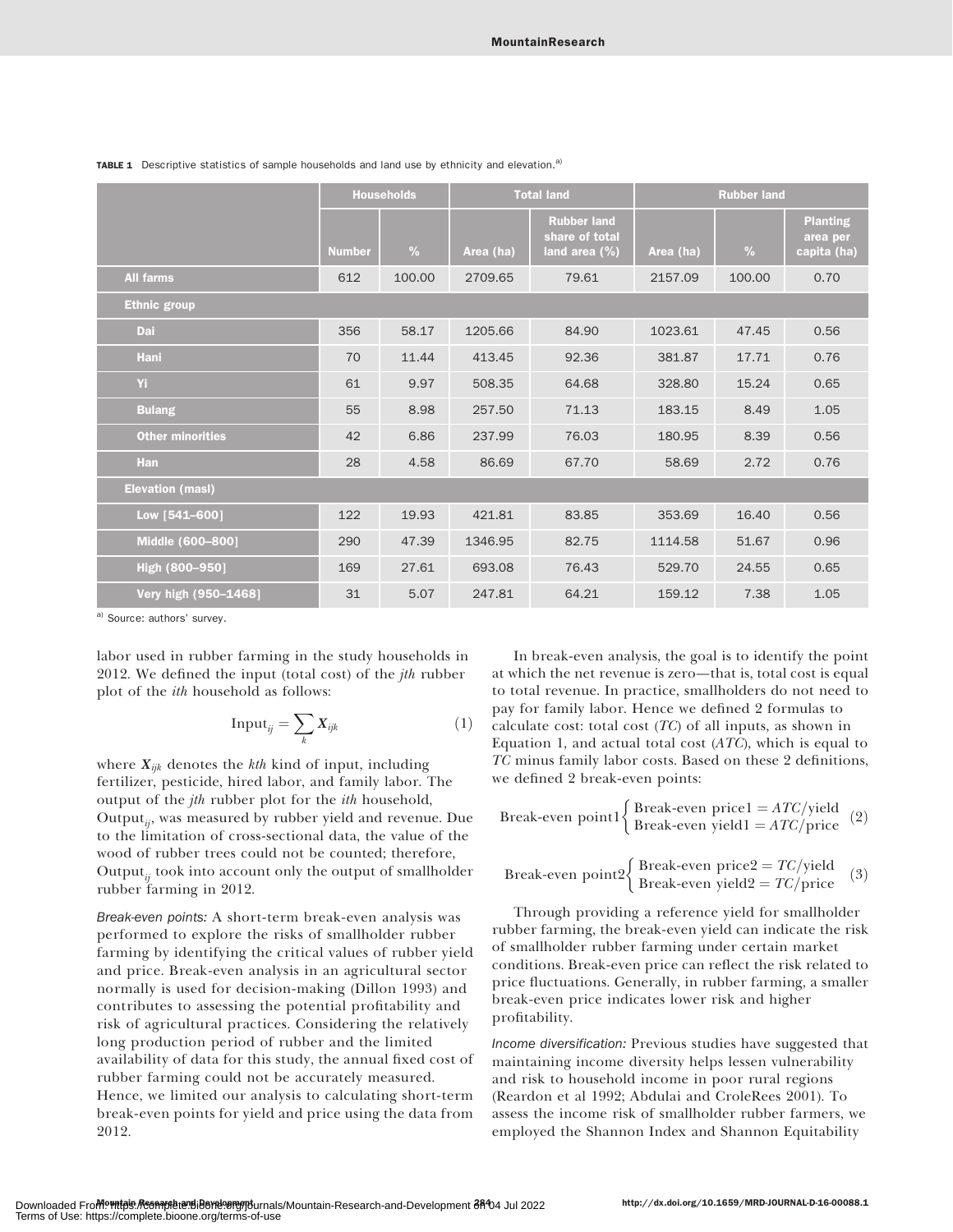Index, which are generally used to assess the diversity of biological species, adapted by Schwarze and Zeller (2005) to measure income diversification. By assuming the number of income sources of the *ith* household is  $N_i$ , and taking into account the evenness of each income source, we expressed the Shannon Index of the ith household's income as follows:

Shannon Index<sup>i</sup>

$$
= -\sum_{n_i=1}^{N_i} [(\text{income\_share}_{n_i})^* ln(\text{income\_share}_{n_i})] \qquad (4)
$$

where income share $n_i(n_i \in ]1, N_i|)$  denotes the share of the nth income source in total household income of the ith household. The Shannon Equitability Index is defined as the ratio of the actual Shannon Index to the maximal possible Shannon Index, as follows:

Shannon Equitability Index<sub>i</sub> = 
$$
\left\{ \frac{\text{Shannon Index}_{i}}{-\sum_{n_{i}=1}^{N_{i}} \left[ \left( \frac{1}{N_{i}} \right) * ln \left( \frac{1}{N_{i}} \right) \right]} \right\}
$$
(5)

By simplifying the denominator in Equation 5, we obtained the final equation for the Shannon Equitability Index of income:

Shannon Equitability Index<sub>i</sub> = 
$$
\left[ \frac{\text{Shannon Index}_i}{\ln(N_i)} \right]
$$
 (6)

where the value of Shannon Equitability Index  $\in ]0,1[,$ with values nearer to 1 indicating more diversity in income and thus less household income vulnerability and risk.

Comparative analysis and ANOVA: As shown in Table 1, our data were disaggregated into 6 groups by ethnicity and 4 groups by elevation to further capture differences in the economic aspects of smallholder rubber farming, including inputs, outputs, break-even points, and income diversification.

To test the statistical significance of these differences among groups, analysis of variance (ANOVA) was employed. Based on the 2-way classification design of ANOVA (Fujikoshi 1993), the value of the economic aspects of smallholder rubber farming was expressed as follows:

$$
y_{mnl} = \mu + \alpha_m + \beta_n + \varepsilon_{mnl} \tag{7}
$$

Where  $\mu$  is the general mean;  $\alpha_m$  is an effect of the *mth* level of ethnicity factors (here  $m = 1, ..., 6$ );  $\beta_n$  is an effect of the *nth* level of elevation factors (here  $n = 1, \ldots, 4$ ); and  $\varepsilon_{mnl}$  is an independently random error with zero mean and normal distribution.

Equation 7 assumes that there is no interactive effect between  $\alpha_m$  and  $\beta_n$ . However, it remains unknown whether such an interactive effect exists. To capture the

possibility of this effect, Equation 7 was further expanded as follows:

$$
y_{mnl} = \mu + \alpha_m + \beta_n + \gamma_{mn} + \varepsilon_{mnl} \tag{8}
$$

where  $\gamma_{mn}$  represents the interactive effect between  $\alpha_m$ and  $\beta_n$ . To ensure the identifiability of parameters, the restrictions of ''sum-to-zero'' were added, as follows:

$$
\sum_{m} \alpha_m = \sum_{n} \beta_n = \sum_{m} \gamma_{mn} = \sum_{n} \gamma_{mn} = 0 \tag{9}
$$

The null hypothesis—that  $\alpha$ ,  $\beta$ , and  $\gamma$  are zero—was statistically tested by the corresponding  $P$  values of  $F$ statistics. A test result rejecting the null hypothesis indicated that the mean values of y between groups (eg ethnic group  $\alpha$  and elevation group  $\beta$ ) had significant differences. If the null hypothesis of  $\gamma_{mn}$  could not be rejected, the assumption of Equation 8 did not hold, and hence Equation 7 was adopted. On the other hand, if the results of Equation 8 rejected the null hypothesis of  $\gamma_{mn}$ , then Equation 8 was employed instead of Equation 7.

## Results and discussion

## Inputs and outputs

From the 612 smallholder rubber farmers who participated in the study, detailed information was collected on 1667 rubber plots, 825 in the immature phase and 842 in the harvesting phase. (Generally rubber trees can be harvested after growing for 6–8 years.) This information is presented in Table 2, which summarizes inputs and outputs for these plots for 2012, and Supplemental material, Table S2 [\(http://dx.doi.org/10.1659/](http://dx.doi.org/10.1659/MRD-JOURNAL-D-16-00088.S1) [MRD-JOURNAL-D-16-00088.S1](http://dx.doi.org/10.1659/MRD-JOURNAL-D-16-00088.S1)), which provides more details on labor inputs.

Total annual input during the harvesting phase was about US\$ 1939/ha (US\$  $1 = 6.31$  yuan), which is over twice the total annual input during the immature phase. The largest differences in inputs between the 2 phases were in family labor inputs, which during the harvesting phase were almost 4 times those of the immature phase. Inputs of fertilizer, pesticide, and hired labor during the harvesting phase were also higher than during the immature phase. Labor inputs (hired and family) made up over half of the total inputs, particularly during the harvesting phase. The proportions of fertilizer and pesticide inputs to total inputs decreased from the immature phase to the harvesting phase. Smallholder rubber farming in XSBN is labor intensive, and family labor plays the most important role.

In terms of output, in 2012 the rubber farms obtained on average a net revenue of over US\$ 2850/ha—or, excluding the cost of family labor, for which smallholders do not need to pay, almost US\$ 4360/ha. Such relatively high profits are consistent with those found in Laos (Manivong and Cramb 2008), Thailand (Viswanathan 2008), India (Nath and Bezbaruah 2011), and other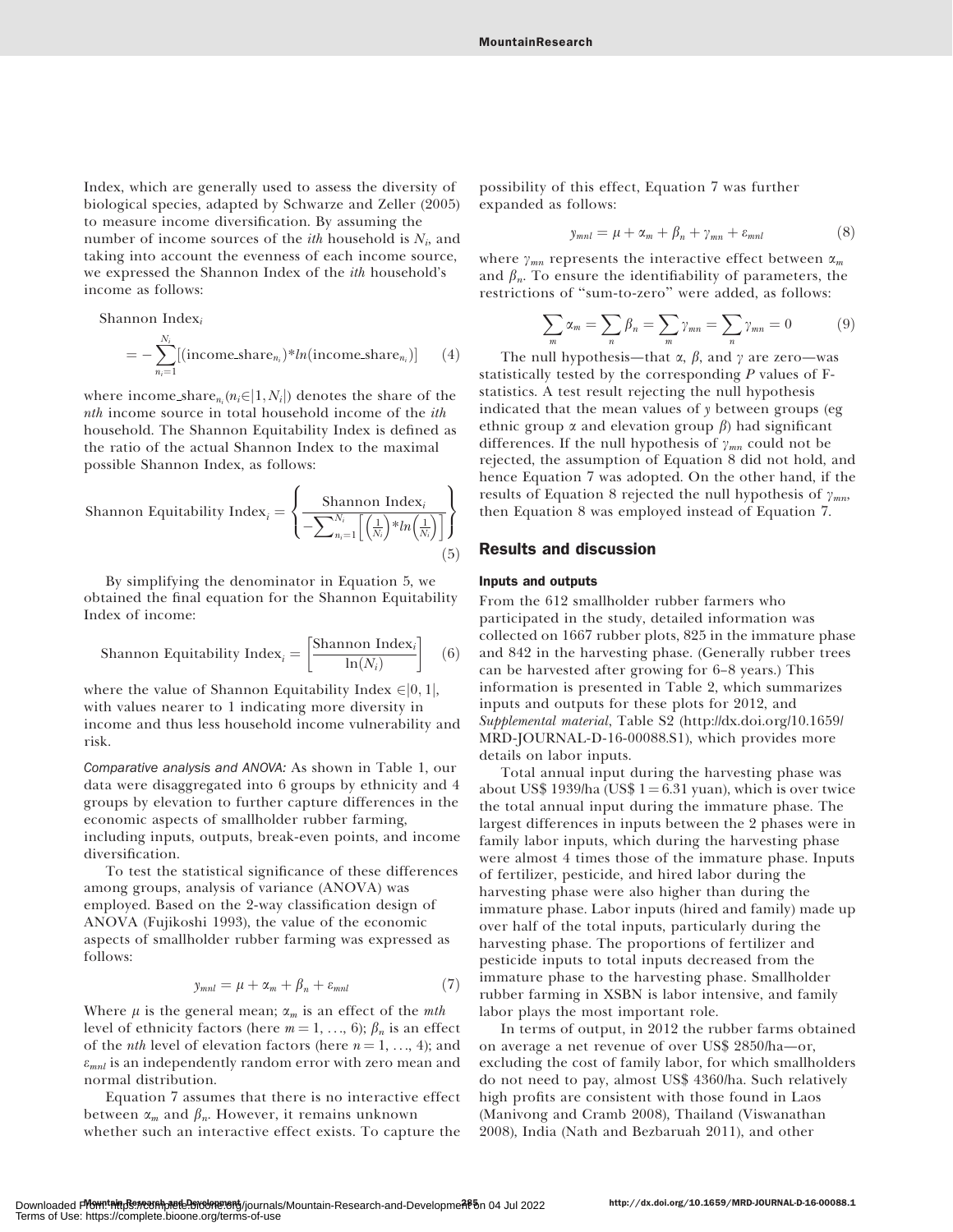|                                                                 |        |                                | <b>Harvesting phase</b> |                   |                                          |  |
|-----------------------------------------------------------------|--------|--------------------------------|-------------------------|-------------------|------------------------------------------|--|
| Cost<br>(US\$/ha)                                               | $\%$   | Cost<br>(US\$/ha)              | $\frac{9}{6}$           | Cost<br>(US\$/ha) | $\frac{0}{0}$                            |  |
|                                                                 |        |                                |                         |                   |                                          |  |
| 1341.82                                                         | 100.00 | 732.20                         | 100.00                  | 1939.21           | 100.00                                   |  |
| 320.68                                                          | 23.90  | 291.56                         | 39.82                   | 349.23            | 18.01                                    |  |
| 59.12                                                           | 4.41   | 49.26                          | 6.73                    | 68.80             | 3.55                                     |  |
| 11.74                                                           | 0.88   | 7.44                           | 1.02                    | 15.97             | 0.82                                     |  |
| 950.28                                                          | 70.81  | 383.94                         | 52.43                   | 1505.21           | 77.62                                    |  |
|                                                                 |        |                                |                         |                   |                                          |  |
| Yield (kg/ha)                                                   |        |                                |                         |                   |                                          |  |
| Revenue (US\$/ha)                                               |        |                                |                         |                   |                                          |  |
| Net revenue 1 (total costs, US\$/ha)                            |        |                                |                         |                   |                                          |  |
| Net revenue 2 (total costs minus cost of family labor, US\$/ha) |        |                                |                         |                   |                                          |  |
|                                                                 |        | <b>Total rubber plantation</b> |                         | Immature phase    | 1432.35<br>4792.94<br>2853.73<br>4358.91 |  |

## TABLE 2 Average inputs and outputs.<sup>a)</sup>

a) Source: authors' survey.

b) Family labor represents the person-days of family labor input; the minimum local daily wage of different types of rubber-farming work was estimated by the farmers.

rubber-planting regions in South and Southeast Asia. Hence, it is not surprising that rubber areas have expanded rapidly.

in XSBN. The profitability of rubber farming is likely to make conservation efforts in local ecosystems extremely challenging (Qiu 2009).

Input-output relationships differed by ethnic group (Table 3). The input differences were mainly in family labor and fertilizer inputs, with only moderate differences in pesticide inputs. Hani households hired more labor than households of other ethnicities. As for outputs, Hani and Dai households obtained the highest revenues from rubber farming, exceeding US\$ 4500/ha; Hani households obtained the highest net revenues. Dai and Han people appear to have had the lowest labor productivity due to their relatively high family labor input.

Table 3 also shows that inputs and outputs varied by elevation. With increasing elevation, total inputs decreased but pesticide inputs increased. The highestelevation group had the lowest total inputs and labor inputs but the highest pesticide use. It appears that in less suitable regions, rubber farmers attempt to reduce risks by reducing total inputs but increasing pesticide inputs. The relatively high use of pesticides at higher elevations may further increase these farms' potential negative effects on the environment.

The highest yields, revenues, and profits appeared between 600 and 800 masl. Above 800 masl, average yields, revenues, and profits gradually declined. Above 950 masl, yields and revenues were only half of the maximum. Nevertheless, rubber farming at the highest elevations still obtained positive net revenues. This not only illustrates the relatively high profitability of rubber farming, but also explains why rubber has expanded into higher elevations

# Break-even points and risks

A break-even point normally indicates the minimum price and yield for obtaining a positive net revenue. Using Equations 2 and 3 and the data shown in Tables 2 and 3, we calculated 2 pairs (price plus yield) of break-even points (Table 4). The break-even point 1 corresponds to " $ATC$ ," which excludes the cost of family labor (Equation 2), while the break-even point 2 corresponds to " $TC$ " (Equation 3). For all farms participating in the study, on average break-even point 1 was US\$ 0.30/kg and 129.75 kg/ ha, and break-even point 2 was much higher: US\$ 1.35/kg and 579.45 kg/ha. This suggests that high labor costs increase the risk of loss in rubber farming. Considering that the average labor cost in most other rubber-planting countries, such as Indonesia, is lower than in China (Ceglowski and Golub 2012), our results also suggest that rubber from XSBN may not have a strong advantage in the global value chain.

The break-even yields were well below the observed yields, as XSBN generally has high yields. Break-even points (and, by implication, risks) varied by ethnicity and elevation. In terms of both price and yield, they were highest among the Dai and Han; in terms of price, they were highest at the highest elevations.

When the price falls below break-even price 2 (which includes the cost of family labor), some farmers without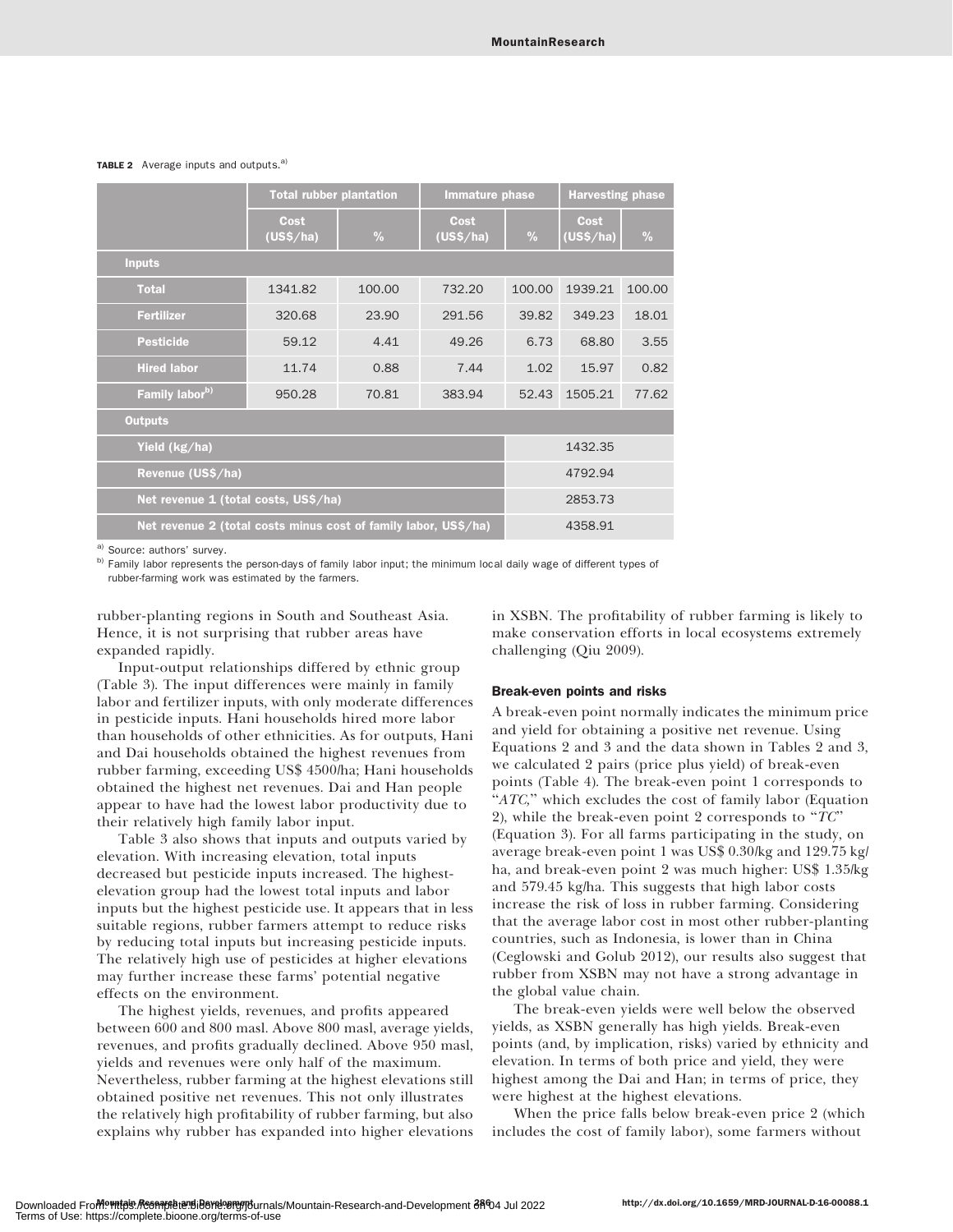|                         | Inputs (US\$/ha)              |                   |           |                       |                        |                         | <b>Outputs</b>              |                                      |                                      |  |  |
|-------------------------|-------------------------------|-------------------|-----------|-----------------------|------------------------|-------------------------|-----------------------------|--------------------------------------|--------------------------------------|--|--|
|                         | <b>Total</b><br><b>inputs</b> | <b>Fertilizer</b> | Pesticide | <b>Hired</b><br>labor | <b>Family</b><br>labor | <b>Yield</b><br>(kg/ha) | <b>Revenue</b><br>(US\$/ha) | <b>Net</b><br>revenue 1<br>(US\$/ha) | <b>Net</b><br>revenue 2<br>(US\$/ha) |  |  |
| <b>All farms</b>        | 1939.21                       | 349.23            | 68.80     | 15.97                 | 1505.21                | 1432.35                 | 4792.94                     | 2853.73                              | 4358.91                              |  |  |
| <b>Ethnic group</b>     |                               |                   |           |                       |                        |                         |                             |                                      |                                      |  |  |
| Dai                     | 2266.14                       | 394.66            | 70.60     | 4.66                  | 1796.22                | 1459.50                 | 4658.37                     | 2495.08                              | 4209.78                              |  |  |
| Hani                    | 1269.39                       | 262.77            | 68.27     | 86.93                 | 851.43                 | 1434.45                 | 5268.29                     | 4056.51                              | 4869.30                              |  |  |
| Yi                      | 950.04                        | 203.63            | 55.51     | 0.00                  | 690.90                 | 1259.40                 | 3277.24                     | 2370.32                              | 3029.89                              |  |  |
| <b>Bulang</b>           | 1024.73                       | 114.08            | 49.78     | 2.14                  | 858.73                 | 1360.20                 | 4297.62                     | 3319.38                              | 4139.14                              |  |  |
| <b>Other Minorities</b> | 929.79                        | 320.54            | 58.07     | 24.27                 | 526.88                 | 1293.00                 | 3691.09                     | 2803.52                              | 3306.49                              |  |  |
| Han                     | 1735.65                       | 332.64            | 89.05     | 1.45                  | 1312.54                | 1364.40                 | 3400.89                     | 1744.04                              | 2997.00                              |  |  |
| <b>Elevation (masl)</b> |                               |                   |           |                       |                        |                         |                             |                                      |                                      |  |  |
| Low (541-600)           | 2023.53                       | 273.21            | 52.75     | 8.25                  | 1689.32                | 1514.70                 | 4536.74                     | 2605.03                              | 4217.68                              |  |  |
| Middle (600-800)        | 2053.34                       | 407.81            | 72.19     | 27.15                 | 1546.21                | 1538.85                 | 5267.34                     | 3307.19                              | 4783.23                              |  |  |
| High (800-950)          | 1646.67                       | 323.53            | 73.31     | 3.42                  | 1246.43                | 1160.70                 | 3287.04                     | 1715.11                              | 2904.96                              |  |  |
| Very high (950-1468)    | 1251.04                       | 336.35            | 160.01    | 0.00                  | 754.71                 | 727.35                  | 2812.60                     | 1618.34                              | 2338.80                              |  |  |

# TABLE 3 Average inputs and outputs by ethnicity and elevation.<sup>a)</sup>

a) Source: authors' survey.

# TABLE 4 Average break-even points by ethnicity and elevation.<sup>a)</sup>

|                         | <b>Break-even point 1</b> |               | <b>Break-even point 2</b> |               |  |  |
|-------------------------|---------------------------|---------------|---------------------------|---------------|--|--|
|                         | Price (US\$/kg)           | Yield (kg/ha) | Price (US\$/kg)           | Yield (kg/ha) |  |  |
| <b>All farms</b>        | 0.30                      | 129.75        | 1.35                      | 579.45        |  |  |
| <b>Ethnic group</b>     |                           |               |                           |               |  |  |
| Dai                     | 0.32                      | 140.55        | 1.55                      | 677.70        |  |  |
| Hani                    | 0.29                      | 108.60        | 0.88                      | 330.00        |  |  |
| Yi                      | 0.21                      | 95.10         | 0.75                      | 348.45        |  |  |
| <b>Bulang</b>           | 0.12                      | 50.10         | 0.75                      | 309.60        |  |  |
| <b>Other minorities</b> | 0.31                      | 134.70        | 0.72                      | 310.95        |  |  |
| <b>Han</b>              | 0.31                      | 162.00        | 1.27                      | 664.65        |  |  |
| <b>Elevation (masl)</b> |                           |               |                           |               |  |  |
| Low $(541 - 600)$       | 0.22                      | 106.50        | 1.34                      | 645.00        |  |  |
| Middle (600-800)        | 0.33                      | 141.45        | 1.33                      | 572.70        |  |  |
| High (800-950)          | 0.35                      | 134.85        | 1.42                      | 555.00        |  |  |
| Very high (950-1468)    | 0.68                      | 122.55        | 1.72                      | 308.85        |  |  |

a) Source: authors' survey.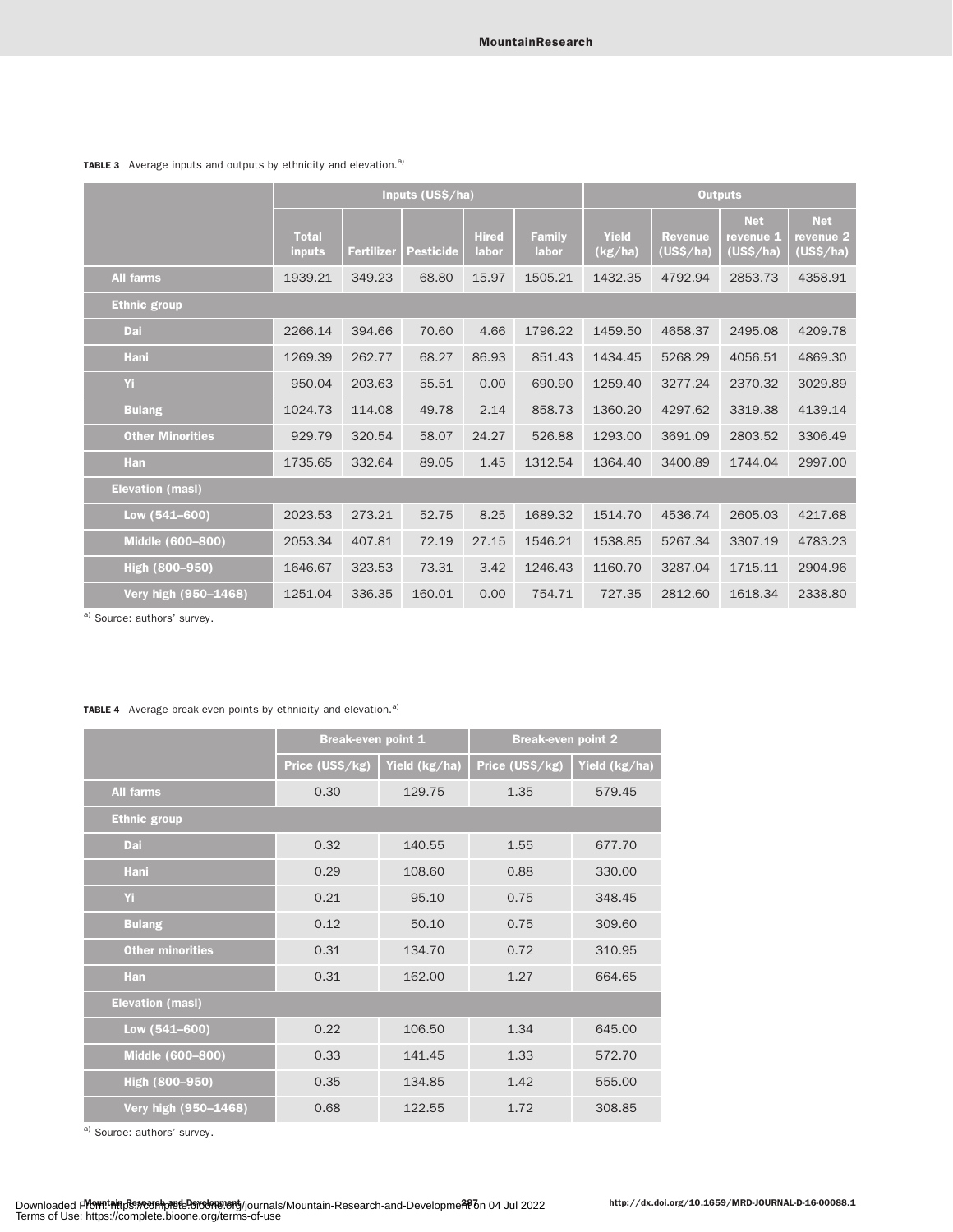#### TABLE 5 Income sources.<sup>a)</sup>

|                                                            | Income (US\$/person/year)                 |                       |                             |  |  |  |
|------------------------------------------------------------|-------------------------------------------|-----------------------|-----------------------------|--|--|--|
|                                                            | <b>Number of</b><br>farmers <sup>b)</sup> | <b>Mean</b><br>income | <b>Percent</b><br>of income |  |  |  |
| <b>All farms</b>                                           | 612                                       | 2617.39               | 100.00                      |  |  |  |
| <b>Income source</b>                                       |                                           |                       |                             |  |  |  |
| <b>Rubber</b>                                              | 415                                       | 1084.35               | 41.43                       |  |  |  |
| Tea                                                        | 165                                       | 368.44                | 14.08                       |  |  |  |
| Traditional crops (maize and rice)                         | 247                                       | 75.62                 | 2.89                        |  |  |  |
| Other crops (eg beans, coffee, bananas)                    | 113                                       | 215.98                | 8.25                        |  |  |  |
| Livestock (eg pigs, chickens)                              | 84                                        | 95.16                 | 3.64                        |  |  |  |
| Natural resource extraction (eg wild vegetables, firewood) | 430                                       | 24.40                 | 0.93                        |  |  |  |
| Nonfarm self-employment (eg retail, transportation)        | 66                                        | 328.10                | 12.54                       |  |  |  |
| Wage employment (all family members combined)              | 143                                       | 283.77                | 10.84                       |  |  |  |
| <b>Cash and other gifts</b>                                | 213                                       | 98.74                 | 3.77                        |  |  |  |
| Public transfers (eg subsidy, compensation)                | 409                                       | 42.83                 | 1.64                        |  |  |  |

a) Source: authors' survey.

b) Most individual farmers had multiple income sources.

alternative income sources may continue harvesting rubber until the price is less than break-even price 1. Although a decrease in price reduces profits, it can also facilitate the termination of rubber farming at high elevations, which is a goal of the local government.

## Income sources

Our survey results suggest that the average income of smallholder rubber farmers in XSBN was significantly higher than that of other farmers in the prefecture. Average per capita rural and urban incomes in 2012 were US\$ 978.45 and US\$ 2838.19, respectively (Bureau of Statistics 2013b; smallholder rubber farmers' incomes were not reported separately), while that of smallholder rubber farmers participating in our survey was US\$ 2617.39, more than 2.5 times that for rural XSBN as a whole. Such high incomes contributed to poverty reduction, livelihood improvement, and local rural economic growth in this remote mountainous area. However, the considerable income gap between smallholder rubber farmers and other local farmers suggests that income inequality caused by rubber farming in XSBN is a serious concern.

Table 5 summarizes smallholder rubber farmers' income sources. Rubber appears to have become the most important income source for smallholder farmers in XSBN (Wu et al 2001). The average rubber farming income was US\$ 1084.35 per person per year, contributing 41.4% of total net income. This dominant

contribution of rubber farming to household incomes is consistent with findings from Thailand and India (Viswanathan 2008). However, not all smallholder rubber farmers can profit from rubber farming. About two thirds of our survey participants had positive net revenue; for the remainder, their rubber crops had not yet matured to the harvesting phase. Farmers already profiting from their rubber crops had both higher incomes than other farmers and different income structures (Supplemental material, Table S3: [http://dx.doi.org/10.1659/MRD-JOURNAL-D-16-](http://dx.doi.org/10.1659/MRD-JOURNAL-D-16-00088.S1) [00088.S1\)](http://dx.doi.org/10.1659/MRD-JOURNAL-D-16-00088.S1). Although rubber cultivation provides smallholders an opportunity to improve their incomes, it is also a financial strain during the approximately 8 years before a new crop can be harvested.

Farmers resorted to a number of income sources in addition to rubber farming. Tea plantation and off-farm self-employment and wage employment, practiced by a relatively small proportion of the study households, each contributed about 10–14% of household income to the study household as a whole. Natural resource extraction and public transfers were the most frequently accessed income sources but provided only a small part of household incomes. In the past, most indigenous people collected natural products for both subsistence and trade to diversify their income sources and thereby mitigate risks. Currently, by greatly increasing the distance between forest and residence, large-scale rubber farming has reduced access to natural resources in XSBN (Fu, Chen, et al 2009), so that this now accounts for only a small share of household incomes.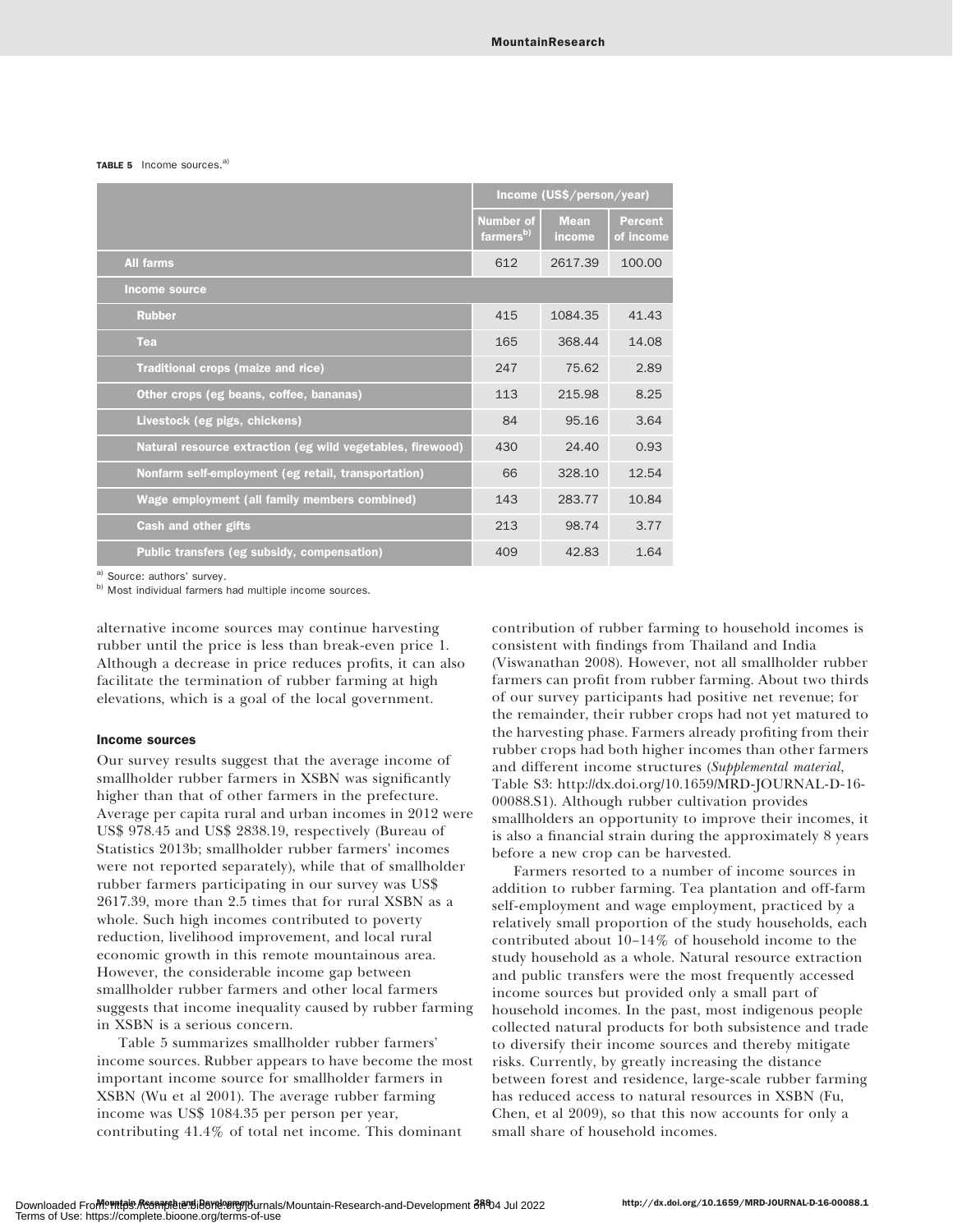FIGURE 2 Incomes and income sources by ethnic group.



Figure 2 shows per capita income and income sources by ethnic group. Dai and Hani households were the most heavily involved in rubber farming, which contributed over half of their household income. For Yi households, rubber income was minimal, and tea was the dominant

income source. For the Han, Bulang, and other ethnic minorities, rubber contributed about one fifth to one third of income.

Although rubber income decreased with elevation, total income was highest at the highest elevations (Figure 3),

FIGURE 3 Incomes and income sources by elevation.

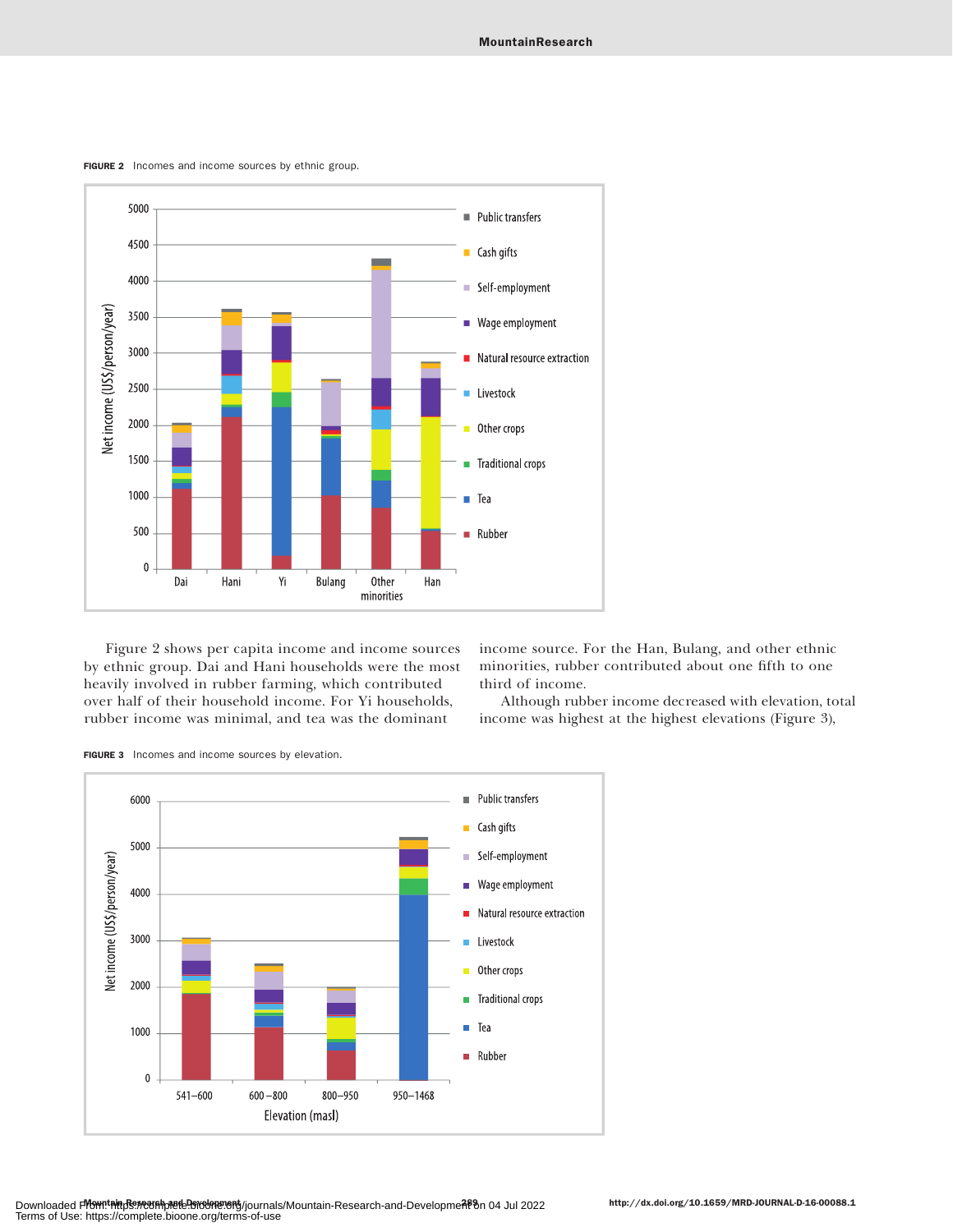|                         | <b>Number of</b><br>income sources | <b>Income</b><br><b>Shannon Index</b> | <b>Income Shannon</b><br><b>Equitability Index</b> |
|-------------------------|------------------------------------|---------------------------------------|----------------------------------------------------|
| <b>All farms</b>        | 4.01                               | 0.69                                  | 0.50                                               |
| <b>Ethnic group</b>     |                                    |                                       |                                                    |
| Dai                     | 3.96                               | 0.69                                  | 0.50                                               |
| Hani                    | 4.16                               | 0.66                                  | 0.45                                               |
| Yi.                     | 4.44                               | 0.75                                  | 0.53                                               |
| <b>Bulang</b>           | 3.20                               | 0.47                                  | 0.39                                               |
| <b>Other minorities</b> | 4.81                               | 0.94                                  | 0.62                                               |
| <b>Han</b>              | 3.82                               | 0.69                                  | 0.51                                               |
| <b>Elevation (masl)</b> |                                    |                                       |                                                    |
| Low $(541 - 600)$       | 3.40                               | 0.50                                  | 0.40                                               |
| Middle (600-800)        | 3.99                               | 0.67                                  | 0.48                                               |
| High (800-950)          | 4.39                               | 0.85                                  | 0.59                                               |
| Very high (950-1468)    | 4.52                               | 0.75                                  | 0.50                                               |

TABLE 6 Income diversification by ethnicity and elevation.<sup>a)</sup>

a) Source: authors' survey and calculation.

where tea was the dominant income source for smallholders. Especially for tea from plantations that are considered ''ancient'' (where tea has been grown for more than 100 years), prices were as high as US\$ 120/kg in 2012. Most rubber plantations at these elevations were still in the immature stages; for those in the harvest stage, yields were very low.

### Income diversification

Table 6 presents the Shannon Index and Shannon Equitability Index, which measure income diversification, for the whole sample and disaggregated by ethnicity and elevation. On average, participating households had 4 different income sources; the mean values of the Shannon Index and Shannon Equitability Index were 0.69 and 0.5, respectively. The mean value of the Shannon Equitability Index was equal to its median, suggesting that the distribution of the number of income sources of smallholder rubber farmers in XSBN was unskewed. A Shannon Equitability Index that is lower than the median represents lower income diversification and higher income risk.

Income diversification as a risk mitigation measure appears to vary by ethnic group. The Bulang and Hani faced the highest potential income risk as they had a low degree of diversification. For the Dai, Han, and Yi, diversification was average. For other minorities, such as the Jinuo and the Yao, income diversification was high, resulting in a lower risk. Our results suggest that social

security policies should take into account the livelihood conditions of the different ethnic groups in XSBN.

Although the number of income sources increased with rising elevation, the income diversification indices decreased again over 950 masl. This was probably caused by the change in evenness of each income source. As shown in Figure 3, at elevations over 950 masl, most income is from tea plantations, and income diversification is the lowest. With increasing elevation, the distributions of household income and income diversification trend in opposite directions. This suggests that a trade-off exists between income growth and income risk in a mountainous region, which should be of concern to government extension agencies.

Among households participating in the study, income diversification was also inversely related to the share of total land area devoted to rubber planting. As shown in Table 7, with an increase in the share of rubber planting area, the number of income sources, Shannon Index, and Shannon Equitability Index all decreased. This suggests that heavy reliance on rubber farming may threaten income security (Husin 2012).

## ANOVA results

The discussion above has summarized some of the key differences in smallholder rubber farming that we identified between different ethnic groups and elevations. To test the statistical significance of these differences, we used Equations 7 and 8 to conduct an ANOVA analysis (Table 8). Corresponding F-statistics indicated that both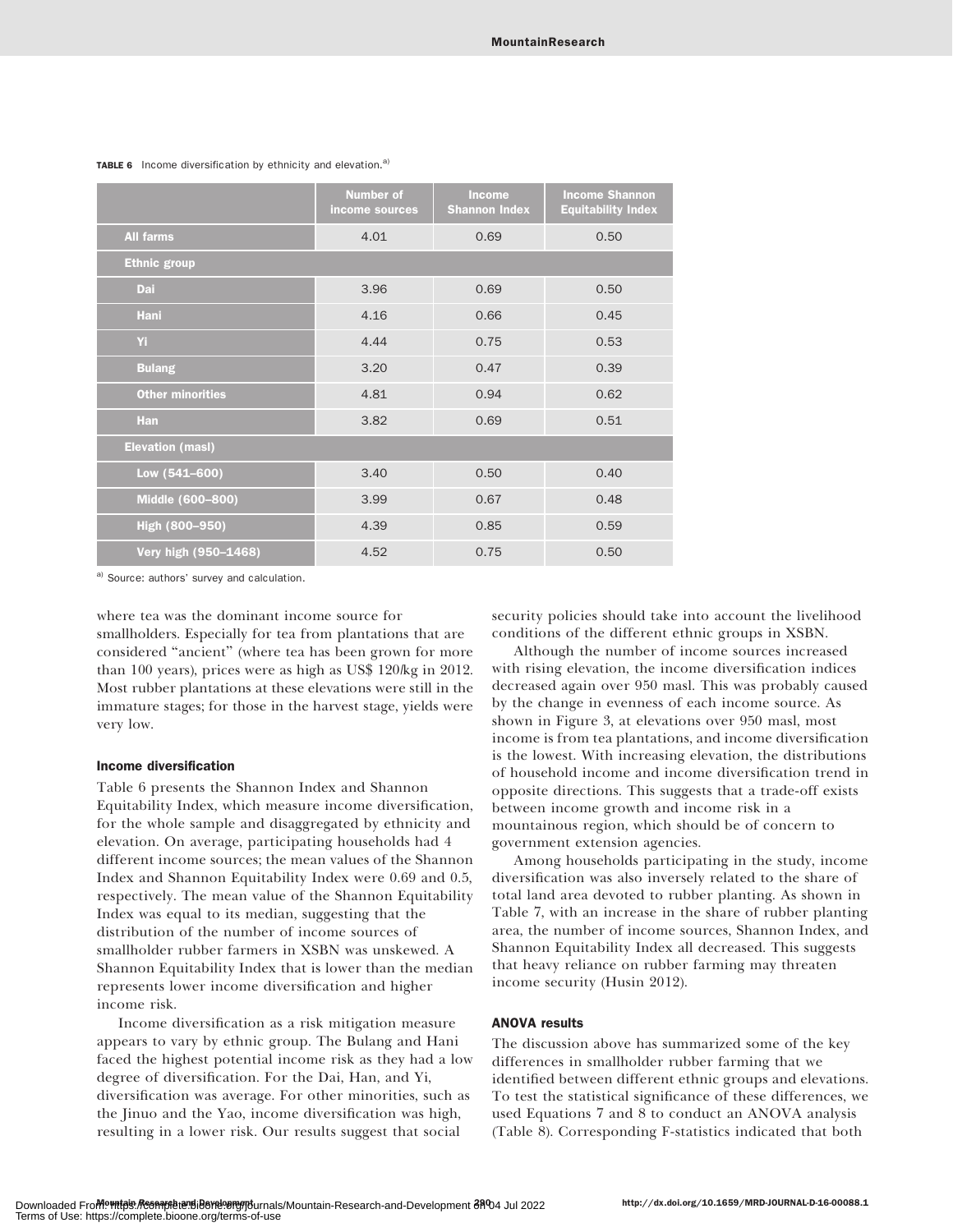## TABLE 7 Income diversification by share of rubber planting area.<sup>a)</sup>

| <b>Rubber planting area share</b><br>of total land area | Number of<br>income sources | <b>Income</b><br><b>Shannon Index</b> | <b>Income Shannon</b><br><b>Equitability Index</b> |
|---------------------------------------------------------|-----------------------------|---------------------------------------|----------------------------------------------------|
| Share $< 0.5$                                           | 4.39                        | 0.85                                  | 59.17                                              |
| $0.5 <$ Share $< 0.8$                                   | 4.17                        | 0.74                                  | 51.48                                              |
| $0.8 <$ Share $\leq$ 1                                  | 3.88                        | 0.64                                  | 47.49                                              |

a) Source: authors' survey and calculation.

## TABLE 8 ANOVA results.<sup>a)</sup>

|                                                                    | F-statistic of equations and independent variables |            |                                   |       |                       |       |                             |        |       |
|--------------------------------------------------------------------|----------------------------------------------------|------------|-----------------------------------|-------|-----------------------|-------|-----------------------------|--------|-------|
| Dependent variables $(y_{mnl})$                                    | Equation <sup>b)</sup>                             |            | $\overline{\alpha_m}$ (Ethnicity) |       | $\beta_n$ (Elevation) |       | $\gamma_{mn}$ (Interaction) |        | $R^2$ |
| Rubber planting area share of total land area<br>(612 farmers)     | 12.7                                               | $***$      | 4.63                              | ***   | 3.28                  | $**$  | 9.22                        | ***    | 0.279 |
| Inputs to rubber farming (842 harvest-phase rubber plots)          |                                                    |            |                                   |       |                       |       |                             |        |       |
| <b>Total inputs</b>                                                | 5.05                                               | $***$      | 3.81                              | $***$ | 6.08                  | $***$ |                             |        | 0.046 |
| <b>Fertilizer</b>                                                  | 4.29                                               | $***$      | 2.57                              | $***$ | 0.25                  |       | 1.83                        | $\ast$ | 0.077 |
| <b>Pesticide</b>                                                   | 1.94                                               | $\ast\ast$ | 0.44                              |       | 1.05                  |       | 1.69                        | $\ast$ | 0.036 |
| <b>Hired labor</b>                                                 | 2.51                                               | $***$      | 0.36                              |       | 1.35                  |       | 1.76                        | $\ast$ | 0.046 |
| <b>Family labor</b>                                                | 4.92                                               | $***$      | 6.45                              | ***   | 0.25                  |       |                             |        | 0.045 |
| Outputs of rubber farming (842 harvest-phase rubber plots)         |                                                    |            |                                   |       |                       |       |                             |        |       |
| Yield                                                              | 3.33                                               | $***$      | 1.65                              |       | 4.05                  | $***$ | 4.55                        | ***    | 0.061 |
| <b>Revenue</b>                                                     | 2.52                                               | $***$      | 0.26                              |       | 5.81                  | ***   |                             |        | 0.024 |
| Net revenue 1                                                      | 2.34                                               | $\ast\ast$ | 0.26                              |       | 5.59                  | $***$ |                             |        | 0.022 |
| Net revenue 2                                                      | 2.43                                               | $***$      | 1.51                              |       | 5.21                  | $***$ |                             |        | 0.023 |
| Break-even yield (842 harvest-phase rubber plots)                  |                                                    |            |                                   |       |                       |       |                             |        |       |
| Yield for break-even point 1                                       | 3.15                                               | ***        | 1.50                              |       | 4.00                  | $***$ | 4.14                        | ***    | 0.058 |
| Yield for break-even point 2                                       | 2.27                                               | ***        | 2.14                              | $***$ | 3.26                  | $**$  | 1.68                        | $\ast$ | 0.042 |
| Income of smallholder rubber farmers ( $N = 612$ )                 |                                                    |            |                                   |       |                       |       |                             |        |       |
| <b>Net income</b>                                                  | 5.93                                               | $***$      | 9.51                              | ***   | 4.78                  | $***$ | 7.53                        | ***    | 0.153 |
| <b>Rubber income</b>                                               | 6.18                                               | $***$      | 2.24                              | $***$ | 8.11                  | $***$ | 4.91                        | ***    | 0.158 |
| Income diversification of smallholder rubber farmers ( $N = 612$ ) |                                                    |            |                                   |       |                       |       |                             |        |       |
| <b>Number of income sources</b>                                    | 7.89                                               | $***$      | 5.07                              | $***$ | 8.41                  | $***$ |                             |        | 0.095 |
| <b>Income Shannon Index</b>                                        | 10.4                                               | $***$      | 4.60                              | $***$ | 14.8                  | $***$ |                             |        | 0.121 |
| <b>Income Shannon Equitability Index</b>                           | 4.56                                               | $***$      | 3.19                              | ***   | 5.65                  | $***$ | 2.35                        | $***$  | 0.122 |

a) Source: authors' survey and calculation.

b) Reports results of Equation 8; where  $\gamma_{mn}$  was insignificant, reports results of Equation 7.

\* Significance level at 10%.

\*\* Significance level at 5%.

\*\*\* Significance level at 1%.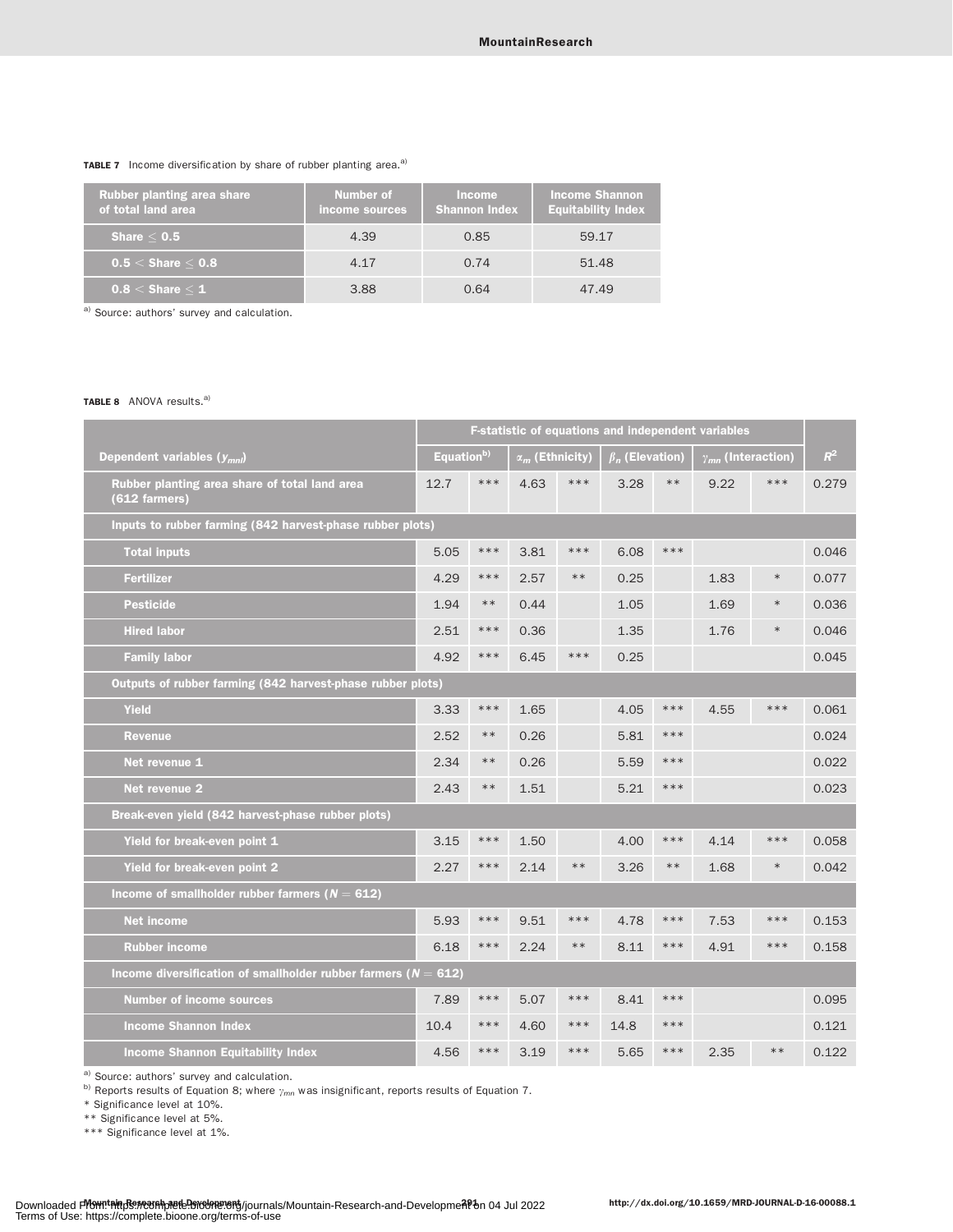equations were statistically significant at the 1% and 5% levels. Most dependent variables significantly varied by ethnicity and elevation. Particularly for some aspects of smallholder rubber farming—such as land use, inputs, break-even points, and incomes—significant interaction effects existed between ethnicities and elevations.

The ANOVA results support our descriptive statistics and the findings described above. The significant statistical differences between different ethnic groups and elevations further confirm the necessity and importance of taking into account ethnicity and elevation in rubberrelated research and policymaking in XSBN and other similar areas in the Mekong region.

## Summary and conclusions

This study quantified the economic performance of smallholder rubber farming for 612 households in XSBN. The results suggest that rubber has come to dominate the rural economy of XSBN, where almost 80% of land is used to cultivate it. While smallholder rubber farming is profitable, it is also risky (Min et al 2017b); a decline in rubber price would reduce profits and lead to income losses. The results of income diversification analysis confirm that the expansion of smallholder rubber farming could increase this risk. Furthermore, almost all economic aspects of smallholder rubber farming—for instance, land use, inputs and outputs, and risks—vary significantly by ethnicity and elevation.

The findings of this study provide quantitative evidence of the economic aspects of smallholder rubber farming in XSBN, which is highly relevant to policymaking on the promotion of sustainable rubber farming in XSBN. Our findings highlight the need for ethnicity-targeted and location-specific rubber farming policies and agricultural extension services. This would contribute to achieving Sustainable Development Goals 1 (ending poverty), 10 (reducing inequality), and 15 (managing forests sustainably) in this ethnically diverse mountainous region. We believe that the results of this research are also relevant to other rubber-planting areas, especially in the Mekong subregion.

The study did, however, have 2 limitations. First, the cross-section data restrict the time horizon of the analysis, leading to an incomplete short-term cost assessment. A long-term evaluation of smallholder rubber farming would likely provide more information. Second, a subsequent econometric analysis of smallholder rubber farming is necessary to identify other potential causes of differences in the profitability and risk of rubber farming other than ethnicity and elevation. Panel data collection and econometric analysis should be implemented in future studies.

## ACKNOWLEDGMENTS

This study was conducted within the framework of the Sino-German SURUMER Project, funded by the Bundesministerium für Wissenschaft, Technologie und Forschung (FKZ 01LL0919). We also acknowledge funding support from the National Natural Science Foundation of China (Project 71333013). We are

especially grateful to the Xishuangbanna biological industry office and local officials for facilitating the field survey of smallholder rubber farmers in Xishuangbanna Dai Autonomous Prefecture.

## REFERENCES

Abdulai A, CroleRees A. 2001. Determinants of income diversification amongst rural households in Southern Mali. Food Policy 26(4):437–452. Agricultural Reclamation Bureau of Yunnan Province. 2003. Implementing Rules for Technical Regulations of Rubber Tree Cultivation [in Chinese]. Yunnan, China: Agricultural Reclamation Bureau of Yunnan Province Press. Brush SB, Perales HR. 2007. A maize landscape: Ethnicity and agrobiodiversity in Chiapas Mexico. Agriculture, Ecosystems & Environment 121(3):211–221.

Bureau of Statistics of Xishuangbanna Dai Autonomous Prefecture. 2011. Xishuangbanna Dai Autonomous Prefecture Statistical Yearbook 2011 [in Chinese]. Xishuangbanna, China: Bureau of Statistics of Xishuangbanna Dai Autonomous Prefecture.

Bureau of Statistics of Xishuangbanna Dai Autonomous Prefecture. 2013a. Statistical Review of Agricultural Production in Xishuangbanna 2012 [in Chinese]. Xishuangbanna, China: Bureau of Statistics of Xishuangbanna Dai Autonomous Prefecture. [http://xsbnztjj.xsbn.gov.cn/308.news.detail.](http://xsbnztjj.xsbn.gov.cn/308.news.detail.dhtml?news_id=583) [dhtml?news\\_id](http://xsbnztjj.xsbn.gov.cn/308.news.detail.dhtml?news_id=583)=[583;](http://xsbnztjj.xsbn.gov.cn/308.news.detail.dhtml?news_id=583) accessed on 2 Feb 2017.

Bureau of Statistics of Xishuangbanna Dai Autonomous Prefecture. 2013b. Xishuangbanna Dai Autonomous Prefecture National Economic and Social Development Statistics Bulletin 2012 [in Chinese]. Xishuangbanna, China: Bureau of Statistics of Xishuangbanna Dai Autonomous Prefecture. [http://](http://xsbnztjj.xsbn.gov.cn/312.news.detail.dhtml?news_id=724) [xsbnztjj.xsbn.gov.cn/312.news.detail.dhtml?news\\_id](http://xsbnztjj.xsbn.gov.cn/312.news.detail.dhtml?news_id=724)=[724](http://xsbnztjj.xsbn.gov.cn/312.news.detail.dhtml?news_id=724); accessed on 2 Feb 2017.

Ceglowski J, Golub SS. 2012. Does China still have a labor cost advantage? Global Economy Journal 12(3):1–30.

Chen H, Yi ZF, Schmidt-Vogt D, Ahrends A, Beckschäfer P, Kleinn C, Ranjitkar S. Xu J. 2016. Pushing the limits: The pattern and dynamics of rubber monoculture expansion in Xishuangbanna, SW China. PloS One

11(2):e0150062.<http://dx.doi.org/> 10.1371/journal.pone.0150062. Colfer CJP, Newton BJ, Herman. 1989. Ethnicity: An important consideration in Indonesian agriculture. Agriculture and Human Values 6(3):52–67. **Dillon CR.** 1993. Advanced breakeven analysis of agricultural enterprise budgets. Agricultural Economics 9(2):127–143.

**Esenaliev D, Steiner S.** 2014. Ethnicity and the distribution of welfare: Evidence from southern Kyrgyzstan. Journal of Comparative Economics 42(4):970–982.

Fox J. Castella JC. 2013. Expansion of rubber (Hevea brasiliensis) in mainland Southeast Asia: What are the prospects for smallholders? Journal of Peasant Studies  $40(1)$ :155-170.

Fu Y, Brookfield H, Guo H, Chen J, Chen A, Cui J. 2009. Smallholder rubber plantation expansion and its impact on local livelihoods, land use and agrobiodiversity, a case study from Daka, Xishuangbanna, southwestern China. International Journal of Sustainable Development & World Ecology 16(1):22–29.

Fu Y, Chen J, Guo H, Chen A, Cui J, Hu H. 2009. The role of non-timber forest products during agroecosystem shift in Xishuangbanna, southwestern China. Forest Policy and Economics 11(1):18–25.

Fu Y, Chen J, Guo H, Hu H, Chen A, Cui J. 2010. Agrobiodiversity loss and livelihood vulnerability as a consequence of converting from subsistence farming systems to commercial plantation-dominated systems in Xishuangbanna, Yunnan, China: A household level analysis. Land Degradation & Development 21(3):274–284.